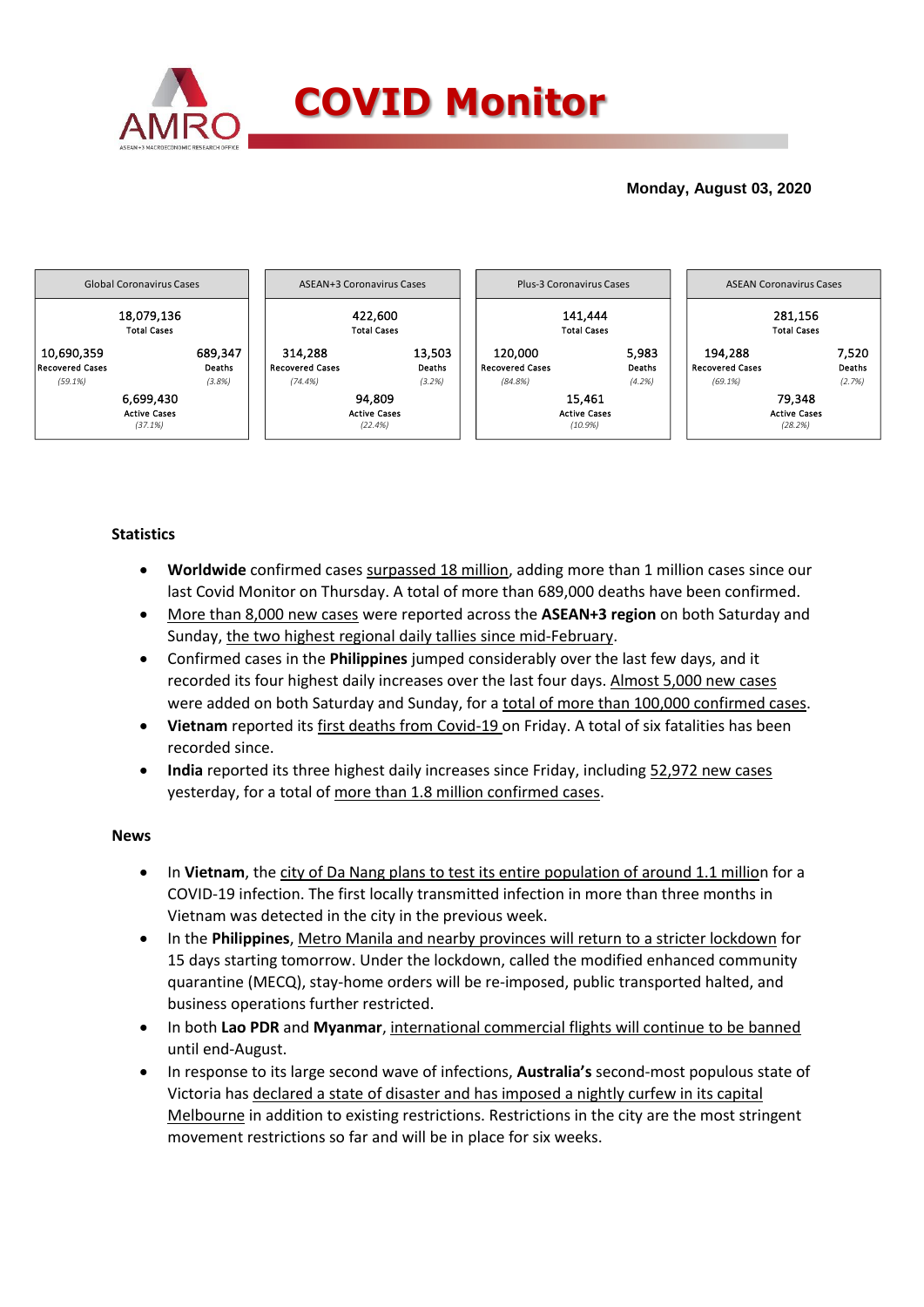

#### Overview of Confirmed COVID-19 Cases

| <b>Economy</b>       | <b>Total</b> | Cases per 1M            | <b>New</b>               | <b>New Cases per</b> | <b>New Cases</b>    | <b>ANew</b> | ∆% New | <b>Total</b>  | <b>New</b>     | <b>Fatality</b> | <b>Total</b> | <b>Recovery</b>          | <b>Active</b> |
|----------------------|--------------|-------------------------|--------------------------|----------------------|---------------------|-------------|--------|---------------|----------------|-----------------|--------------|--------------------------|---------------|
|                      | <b>Cases</b> | Population              | Cases                    | 1M Pop.              | $(7$ -day avg $)^1$ | Cases       | Cases  | <b>Deaths</b> | <b>Deaths</b>  | Rate (%)        | Recovered    | Rate (%) <sup>21</sup>   | Cases         |
| Global               | 18,079,136   |                         | 228,657                  |                      |                     | $-21,986$   | 1.3    | 689,347       | 4,286          | 3.8             | 10,690,359   | 59.1                     | 6,699,430     |
| ASEAN+3              | 422,600      |                         | 8,328                    |                      |                     | $-233$      | 2.0    | 13,503        | 69             | 3.2             | 314,288      | 74.4                     | 94,809        |
| Plus-3               | 141,444      |                         | 1,493                    |                      |                     | $-279$      | 1.1    | 5,983         | $\overline{3}$ | 4.2             | 120,000      | 84.8                     | 15,461        |
| <b>ASEAN</b>         | 281,156      |                         | 6,835                    |                      |                     | 46          | 2.5    | 7,520         | 66             | 2.7             | 194,288      | 69.1                     | 79,348        |
| China                | 84,428       | 60                      | 43                       | 0.0                  |                     | $-5$        | 0.1    | 4,634         | 0              | 5.5             | 79,013       | 93.6                     | 781           |
| Hong Kong, China     | 3,511        | 460                     | 115                      | 15.1                 |                     | -9          | 3.4    | 35            | $\overline{2}$ | 1.0             | 1,959        | 55.8                     | 1,517         |
| Japan                | 39,116       | 311                     | 1,312                    | 10.4                 |                     | $-258$      | 3.5    | 1,013         | $\mathbf 1$    | 2.6             | 25,748       | 65.8                     | 12,355        |
| Korea                | 14,389       | 276                     | 23                       | 0.4                  |                     | $-7$        | 0.2    | 301           | 0              | 2.1             | 13,280       | 92.3                     | 808           |
|                      |              |                         |                          |                      |                     |             |        |               |                |                 |              |                          |               |
| Indonesia            | 111,455      | 413                     | 1,519                    | 5.6                  |                     | $-41$       | 1.4    | 5,236         | 43             | 4.7             | 68,975       | 61.9                     | 37,244        |
| Malaysia             | 8,999        | 271                     | 14                       | 0.4                  |                     | 5           | 0.2    | 125           | $\mathbf 0$    | 1.4             | 8,664        | 96.3                     | 210           |
| Philippines          | 103,185      | 938                     | 4,953                    | 45.0                 |                     | 75          | 5.0    | 2,059         | 20             | 2.0             | 65,557       | 63.5                     | 35,569        |
| Singapore            | 52,825       | 9,264                   | 313                      | 54.9                 |                     | 6           | 0.6    | 27            | $\mathbf 0$    | 0.1             | 46,926       | 88.8                     | 5,872         |
| Thailand             | 3,317        | 49                      | 5                        | 0.1                  |                     | 3           | 0.2    | 58            | 0              | 1.7             | 3,142        | 94.7                     | 117           |
| Brunei Darussalam    | 141          | 313                     | $\mathsf 0$              | 0.0                  |                     | $\mathsf 0$ | 0.0    | $\mathsf 3$   | $\mathbf 0$    | 2.1             | 138          | 97.9                     | $\mathsf 0$   |
| Cambodia             | 240          | 14                      | $\pmb{0}$                | 0.0                  |                     | $-1$        | 0.0    | 0             | 0              | 0.0             | 196          | 81.7                     | 44            |
| Lao PDR              | 20           | $\overline{\mathbf{3}}$ | 0                        | 0.0                  |                     | $\mathsf 0$ | 0.0    | $\mathbf 0$   | 0              | 0.0             | 19           | 95.0                     | $\mathbf{1}$  |
| Myanmar              | 353          | $\overline{7}$          | $\mathbf 0$              | 0.0                  | mm                  | $\mathbf 0$ | 0.0    | 6             | 0              | 1.7             | 298          | 84.4                     | 49            |
| Vietnam              | 621          | 6                       | 31                       | 0.3                  |                     | $-1$        | 5.3    | 6             | 3              | 1.0             | 373          | 60.1                     | 242           |
|                      |              |                         |                          |                      |                     |             |        |               |                |                 |              |                          |               |
| Belgium              | 69,849       | 6,065                   | 447                      | 38.8                 |                     | $-204$      | 0.6    | 9,845         | 0              | 14.1            | 17,590       | 25.2                     | 42,414        |
| France               | 213,093      | 3,279                   | $\overline{\phantom{a}}$ |                      |                     | ÷,          | J.     | 30,226        | 0              | 14.2            | 72,408       | 34.0                     | 110,470       |
| Germany              | 211,220      | 2,546                   | 215                      | 2.6                  |                     | $-391$      | 0.1    | 9,154         | 0              | 4.3             | 192,908      | 91.3                     | 9,158         |
| Italy                | 248,070      | 4,119                   | 238                      | 4.0                  |                     | $-57$       | 0.1    | 35,154        | 8              | 14.2            | 200,460      | 80.8                     | 12,456        |
| Netherlands          | 55,408       | 3,206                   | 387                      | 22.4                 |                     | $-44$       | 0.7    | 6,169         | $\overline{2}$ | 11.1            |              | $\overline{\phantom{a}}$ |               |
| Spain                | 288,522      | 6,156                   | $\mathbf 0$              | 0.0                  |                     | $\mathsf 0$ | 0.0    | 28,752        | 0              | 10.0            | 150,376      | 52.1                     | 53,521        |
| Switzerland          | 35,550       | 4,111                   | 138                      | 16.0                 |                     | $-42$       | 0.4    | 1,981         | 0              | 5.6             | 31,500       | 88.6                     | 2,069         |
| United Kingdom       | 306,319      | 4,555                   | 747                      | 11.1                 |                     | $-32$       | 0.2    | 46,286        | 8              | 15.1            |              | $\overline{\phantom{a}}$ |               |
| Brazil               | 2,733,677    | 12,933                  | 25,800                   | 122.1                |                     | $-19,592$   | 1.0    | 94,104        | 541            | 3.4             | 2,062,876    | 75.5                     | 576,697       |
| Canada               | 118,768      | 3,141                   | 245                      | 6.5                  |                     | 3           | 0.2    | 8,990         | $\overline{4}$ | 7.6             | 103,201      | 86.9                     | 6,577         |
| Chile                | 359,731      | 18,488                  | 2,073                    | 106.5                |                     | 82          | 0.6    | 9,608         | 75             | 2.7             | 332,411      | 92.4                     | 17,712        |
| Mexico               | 439,046      | 3,455                   | 4,853                    | 38.2                 |                     | $-4,703$    | 1.1    | 47,746        | 274            | 10.9            | 342,527      | 78.0                     | 48,773        |
| Peru                 | 428,850      | 13,065                  |                          | ÷.                   |                     |             | $\sim$ | 19,614        | 593            | 4.6             | 294,187      | 68.6                     | 115,049       |
| <b>United States</b> | 4,648,710    | 14,042                  | 46,959                   | 141.8                |                     | $-10,339$   | 1.0    | 154,615       | 408            | 3.3             | 1,468,689    | 31.6                     | 3,025,406     |
|                      |              |                         |                          |                      |                     |             |        |               |                |                 |              |                          |               |
| Australia            | 17,938       | 691                     | 43                       | 1.7                  |                     | $-572$      | 0.2    | 208           | $\mathbf 0$    | 1.2             | 10,426       | 58.1                     | 7,304         |
| India                | 1,803,695    | 1,317                   | 52,972                   | 38.7                 |                     | $-1,763$    | 3.0    | 38,135        | 771            | 2.1             | 1,186,203    | 65.8                     | 579,357       |
| Iran                 | 309,437      | 3,677                   | 2,685                    | 31.9                 |                     | 137         | 0.9    | 17,190        | 208            | 5.6             | 268,102      | 86.6                     | 24,145        |
| Russia               | 849,277      | 5,792                   | 5,387                    | 36.7                 |                     | $-42$       | 0.6    | 14,104        | 70             | 1.7             | 648,961      | 76.4                     | 186,212       |
| Saudi Arabia         | 278,835      | 8,021                   | 1,357                    | 39.0                 |                     | $-216$      | 0.5    | 2,917         | 30             | 1.0             | 240,081      | 86.1                     | 35,837        |
| South Africa         | 511,485      | 8,565                   | 8,195                    | 137.2                |                     | $-1,912$    | 1.6    | 8,366         | 213            | 1.6             | 347,227      | 67.9                     | 155,892       |

Source: Haver Analytics, sourced from John Hopkins University; AMRO staff calculations.<br>Notes: New cases since previous day. ∆% refers to percentage change since previous day. Fatality rate measured as deaths per confirmed